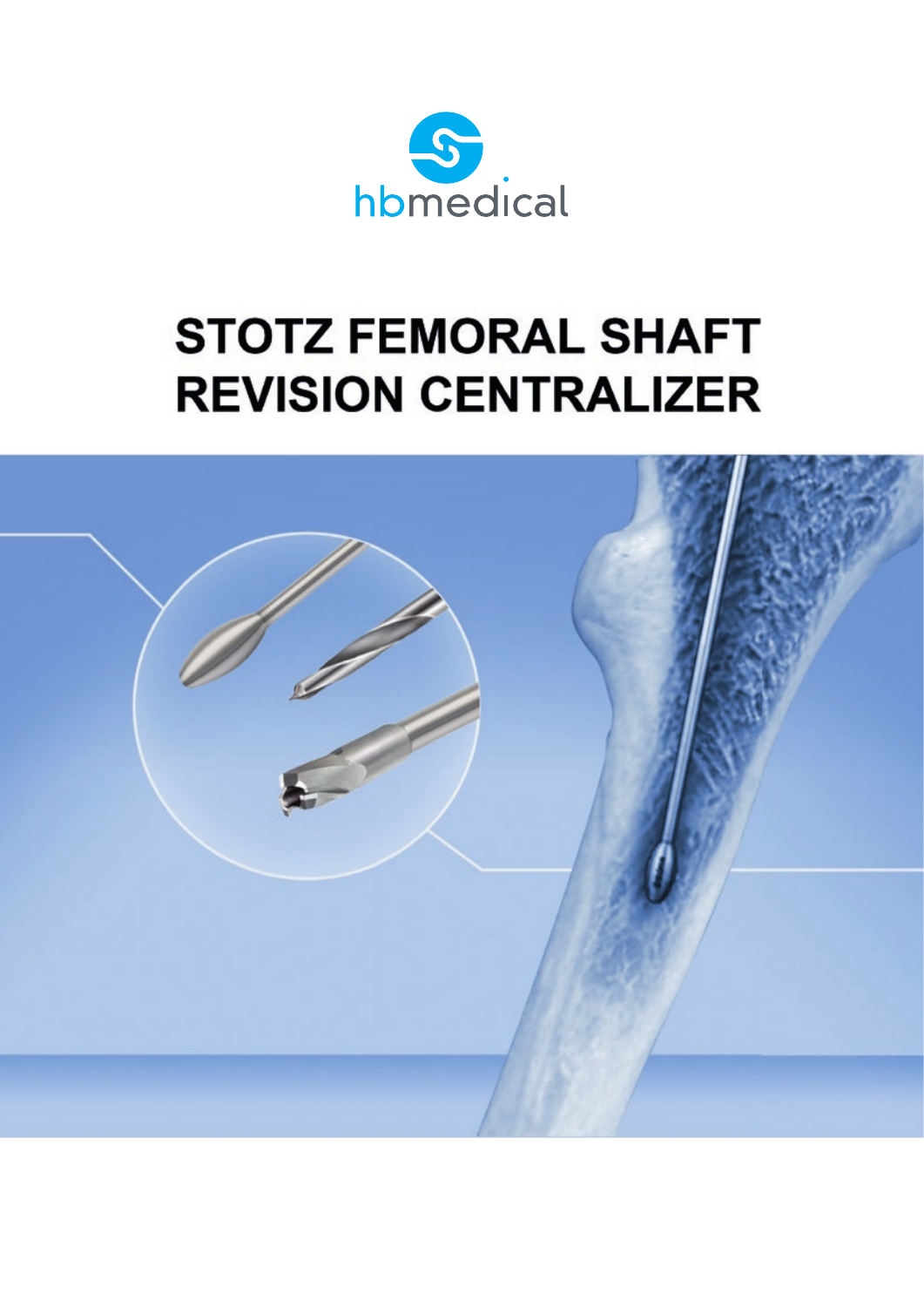# **LÖSUNGEN & ENTWICKLUNGEN FÜR DIE ZUKUNFT, INNOVATION MEDIZINTECHNIK**

#### STOTZ ZEMENT EXTRAKTIONS SET

#### SET REF.: 44-910-00

Femurschaft Revisions Zentrierhilfe

Set, bestehend aus:

| 44-912-25         | Führungsdraht mit Bohrspitze<br>$\varnothing$ 2,5mm x Länge 565mm (PACK 5 ST.)                                                     |  |  |
|-------------------|------------------------------------------------------------------------------------------------------------------------------------|--|--|
| 44-910-08         | Zentrierinstrument Ø 8,0mm, durchbohrt                                                                                             |  |  |
| 44-910-10         | Zentrierinstrument Ø 10,0mm, durchbohrt                                                                                            |  |  |
| 44-910-12         | Zentrierinstrument Ø 12,0mm, durchbohrt                                                                                            |  |  |
| 44-910-14         | Zentrierinstrument Ø 14,0mm, durchbohrt                                                                                            |  |  |
| 60-014-06         | Markraumbohrer, starr mit Dreikantansatz Ø 8,0mm                                                                                   |  |  |
| 003-0200-010TR-AE | Markraumbohrer, flexibel mit Dreikantansatz Ø 8,0mm                                                                                |  |  |
| 55-198-05         | Siebschale, Stahl                                                                                                                  |  |  |
| 55-831-50         | Silikonleiste, 2 ST                                                                                                                |  |  |
| $C-111-100$       | 1/1 Größe Container Boden und Deckel mit Filter, Silber<br>Außen<br>580x280x100 mm<br>$Innen$ $550x265x84$ mm<br>Gewicht<br>3156 g |  |  |

#### NK.<br>Mr

#### MEDICAL DEVICE FUTURE SOLUTIONS & DEVELOPMENTS

#### STOTZ CEMENT EXTRACTION SET

SET REF.: 44-910-00

1

|  |                     | <b>Femoral Shaft Revision Centralizer</b> |
|--|---------------------|-------------------------------------------|
|  | Set. consisting of: |                                           |

| Set, consisting of: |                                                                                                                                |  |  |
|---------------------|--------------------------------------------------------------------------------------------------------------------------------|--|--|
| 44-912-25           | Guide wire with drill tip Ø 2.5mm x length 565mm<br>(PACK 5 PCS.)                                                              |  |  |
| 44-910-08           | Centralizer Ø 8.0mm, cannulated                                                                                                |  |  |
| 44-910-10           | Centralizer Ø 10.0mm, cannulated                                                                                               |  |  |
| 44-910-12           | Centralizer Ø 12.0mm, cannulated                                                                                               |  |  |
| 44-910-14           | Centralizer Ø 14.0mm, cannulated                                                                                               |  |  |
| 60-014-06           | Medullary reamer, regid with trinkle connection Ø 8.0mm                                                                        |  |  |
| 003-0200-010TR-AE   | Medullary reamer, flexible with trinkle connection $\varnothing$ 8.0mm                                                         |  |  |
| 55-198-05           | Tray, steel                                                                                                                    |  |  |
| 55-831-50           | Silicone slide, fixation inlays, 2 PCS.                                                                                        |  |  |
| $C-111-100$         | 1/1 Size container bottom and lid perforated, silver<br>580x280x100 mm<br>outside<br>inside $550x265x84$ mm<br>3156q<br>weight |  |  |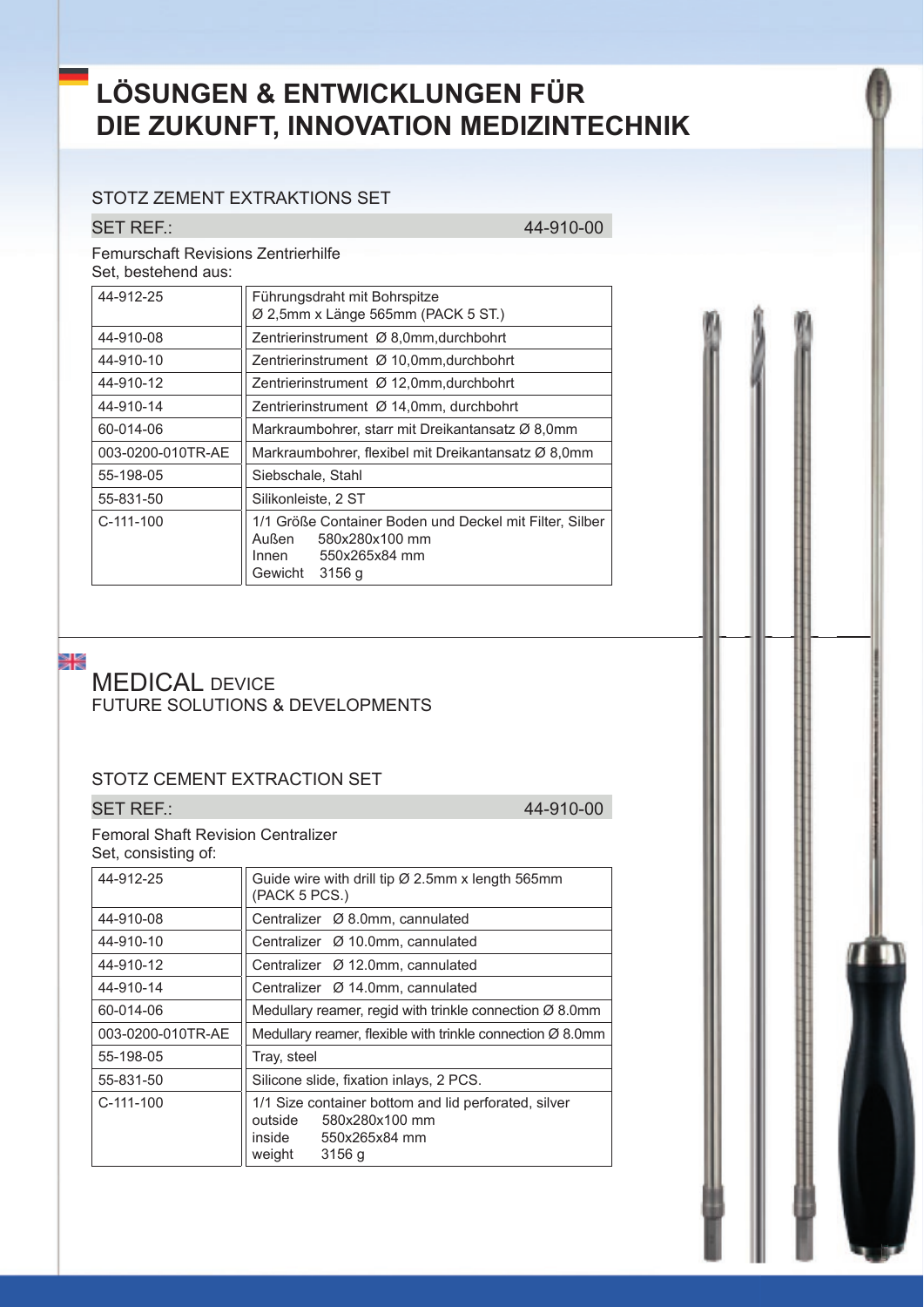## **Die Evolution der Revision:**

Für Knochenerhalt und Patientenschonung

Der flexible Schaft der Zentrierhilfe ermöglicht ein individuelles Ausrichten der Zentrierolive und dadurch eine optimale Aufsetzposition der Bohrspitze an der Zementplombe.

AUSBOHREN sicher und minimalinvasiv

Ein Führungsdraht mit selbstzentrierender Bohrspitze wird durch das Zentrierinstrument geleitet und in einer optimalen Aufsetzposition an der Zementplombe fixiert.

Der mittels Führungsschaft und Zentrierolive geschiente Bohrdraht kann somit zentral in die Zementplombe eingebracht werden – das unerwünschte Ausbrechen der Bohrspitze in die Corticalis wird vermieden.

Nach Entfernung der Zentrierhilfe wird die im Set enthaltene, kannulierte, flexible Bohrwelle mit frontschneidender Spitze über den vorgelegten Führungsdraht in die Plombe gelenkt. Der so entstehende Bohrkanal ermöglicht nun die weitere Ausräumung der Zementfüllung durch konventionelle Markraumbohrer.

## The evolution of revision:

For bone retention and reduction of trauma for patients

The flexible shaft of the centring aid enables individual alignment of the centring head and therefore an optimum contact position of the drill tip on the cement seal.

DRILLING Safe and minimally invasive

A guide wire with a self-centring drill tip is threaded through the centring instrument and fixed at an optimum placement position at the cement seal.

The guide wire fixed by guide shaft and centring tip can therefore be centrally inserted into the cement seal – this prevents unwanted insertion of the drill tip into the cortical bone.

After removal of the centring aid, the cannulated, flexible drill shaft included in the set with a front-cutting tip is guided into the seal by the prepared guide wire.

The resulting drill channel now allows the cement filling to be removed by conventional intermedullary reamers.







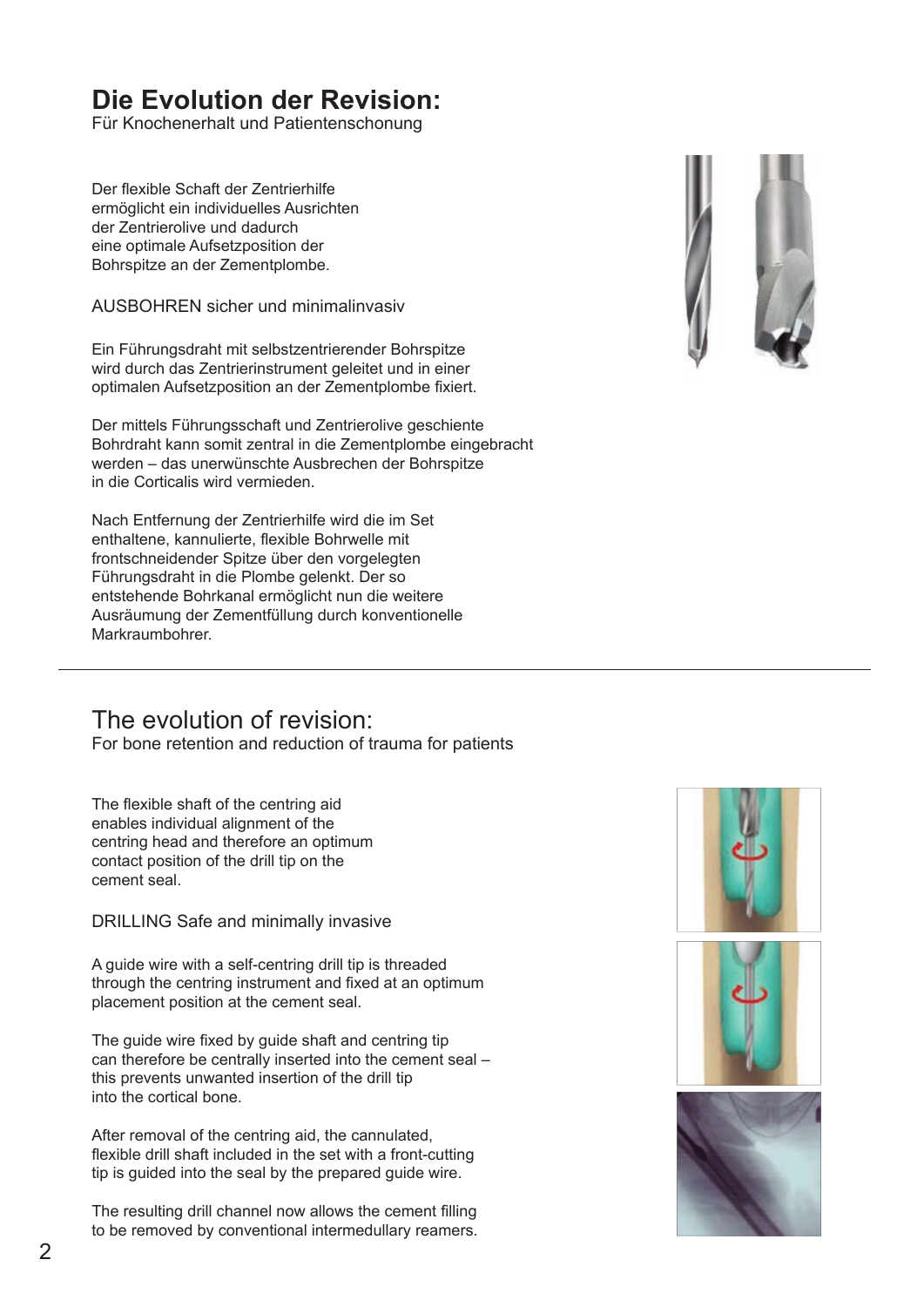## **NEUHEIT**

Femurschaft Revision Zentrierhilfe nach Stotz – optimiert die Hüftgelenks Revision

Dieses neu konzipierte Instrumentenset aus biokompatiblem Implantatestahl ermöglicht eine vereinfachte und gezielte Entfernung der Plombe der Prothesenlagerspitze ohne Kortikaliseröffnung des Femur bei Hüftgelenks Revisionen.

Dies schont den Femurknochen und senkt Eingriffsund Rehabilitationszeiten sowie das Infektionsrisiko.

## INNOVATION

Stotz Femoral Shaft Revision Centralizer – optimises hip-joint revision

This newly designed instrument set manufactured from biocompatible implant steel simplifies targeted removal of the seal of the prosthesis tip without opening the cortical bone of the femor in hip-joint revisions. This prevents injury to the femoral bone and reduces surgical and rehabilitation times and the risk of infection.